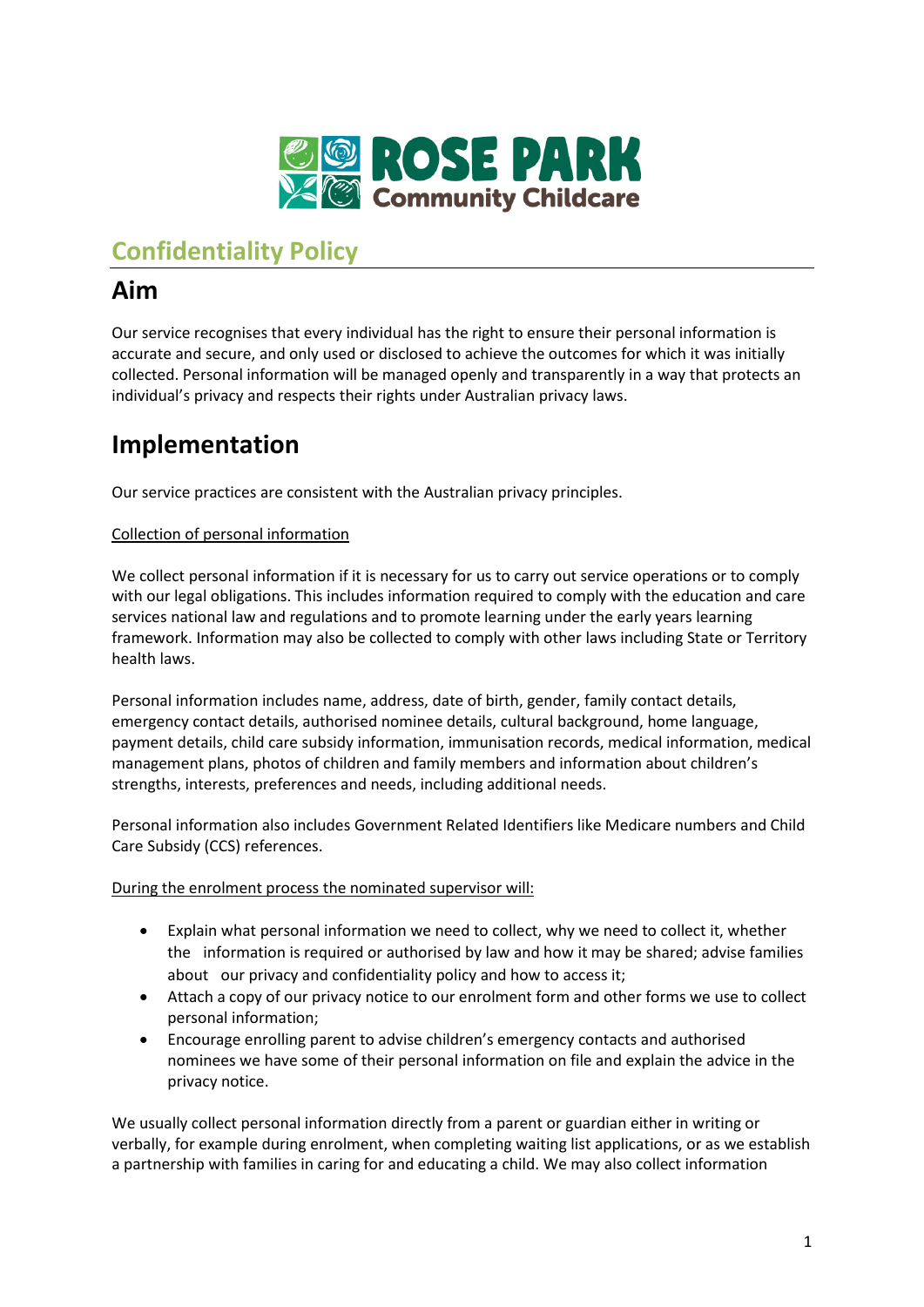through our website, social media page, family law court orders or agreements, special needs agencies and training courses.

We may occasionally request information from other organisations that is reasonably necessary for us to educate and care for a child. For example, we may request a copy of a child's immunisation records where they are transferring to us from another service, or where we request information about a child from additional needs educator or organisation. We will not request information without obtaining the consent of the individual (or parent) concerned.

In most cases, if we are unable to collect relevant personal information, we will be unable to enrol a child at the service.

The nominated supervisor will advise individuals about any unsolicited personal information we receive from other organisations and keep because it is directly related to our functions and activities (unless we are advised not to by a government authority).

The nominated supervisor will destroy any unsolicited personal information not directly related to our service operations unless it adversely impacts the health, safety and wellbeing of a child or children at the service. If this happens the nominated supervisor will contact the appropriate government authorities and take action as directed while protecting the confidentiality of the individuals concerned.

#### Use or disclosure of personal information

We will not use personal information for any purpose not reasonably needed for the proper or effective operation of the service. Personal information may be accessed by and exchanged with staff educating and caring for a child or by administrative staff.

We do not disclose your personal information to others unless you would have reasonably expected us to do this or we have your consent. For example, personal information may be disclosed to:

- Emergency service personnel so they can provide medical treatment in an emergency;
- Additional needs educators or inclusion support agencies;
- Volunteers, trainees and work experience students (with consent);
- Trainers or presenters if children participate in special learning activities
- Another service to which a child is transferring where you have consented to the transfer; or
- The new operator of the service if we sell our business and you have consented to the transfer of enrolment and other documents listed in regulation 177 of the national education and care regulations.
- Authorised officers when our service is assessed and rated under the national education and care law and regulations;
- Government employees (e.g. for CCS, immunisation, Medicare purposes);
- Software companies that provide child care management systems;
- Management companies we may engage to administer the service;
- Software companies that provide tailored computer based educational tools for children;
- Lawyers in relation to a legal claim;
- Officers carrying out an external dispute resolution process;
- A debt collection company we use to recover outstanding fees;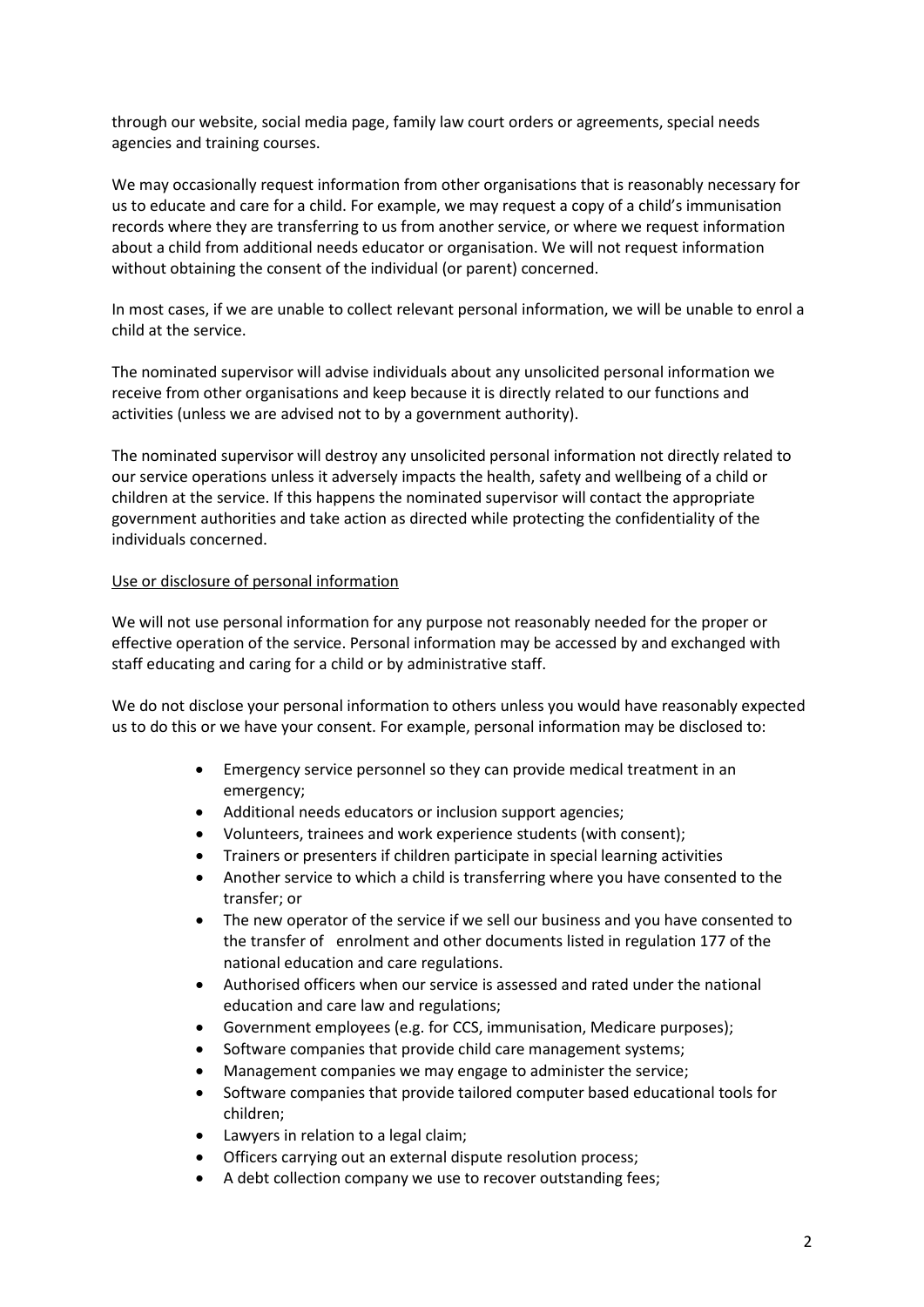We do not disclose personal information to any person or organisation overseas (unless we have parental consent e.g. Facebook) or for any direct marketing purposes

#### Quality of personal information

We may disclose personal information where we are permitted or obliged to do so by an Australian Law. For example, personal information may be disclosed to:

1. Authorities if we are taking action in relation to unlawful activity, serious misconduct, or to

2. Reduce or prevent a serious threat to life, health or safety.

The nominated supervisor will take reasonable steps to ensure the personal information we collect, use and disclose is accurate, current and complete. Educators and staff will:

- View original sources of information if practical when information is collected.
- Collect and record personal information in a consistent format, for example using templates for enrolment, incident, injury, trauma and illness and administration of medication.
- Record the date personal information was collected or updated.
- Update information in our physical or electronic records as soon as it's provided.

#### In addition, the nominated supervisor will:

- Regularly remind families via newsletters and emails to update their personal information including emergency contact details and their child's health information.
- Ask parents to update their enrolment details annually, or whenever their circumstances change.
- Verify the information is accurate, current and complete before disclosing it to any external organisation or person.
- Ensure documentation about children and families is based on facts and free from prejudice.
- Take reasonable steps to protect personal information from misuse, interference and loss, unauthorised access, modification or disclosure.

These steps include:

- Taking responsibility for the security of personal information and regularly checking the practices implemented to protect it. This will include management of access privileges to ensure only people who genuinely need to see personal information can access it.
- Ensuring information technology systems have appropriate security measures including password protection, anti-virus and 'malware' software, and data backup systems.
- Ensuring physical repositories of personal information are secure.
- Ensuring all educators and staff are aware of their obligations in relation to the collection, use and disclosure of personal information, through activities like mentoring, staff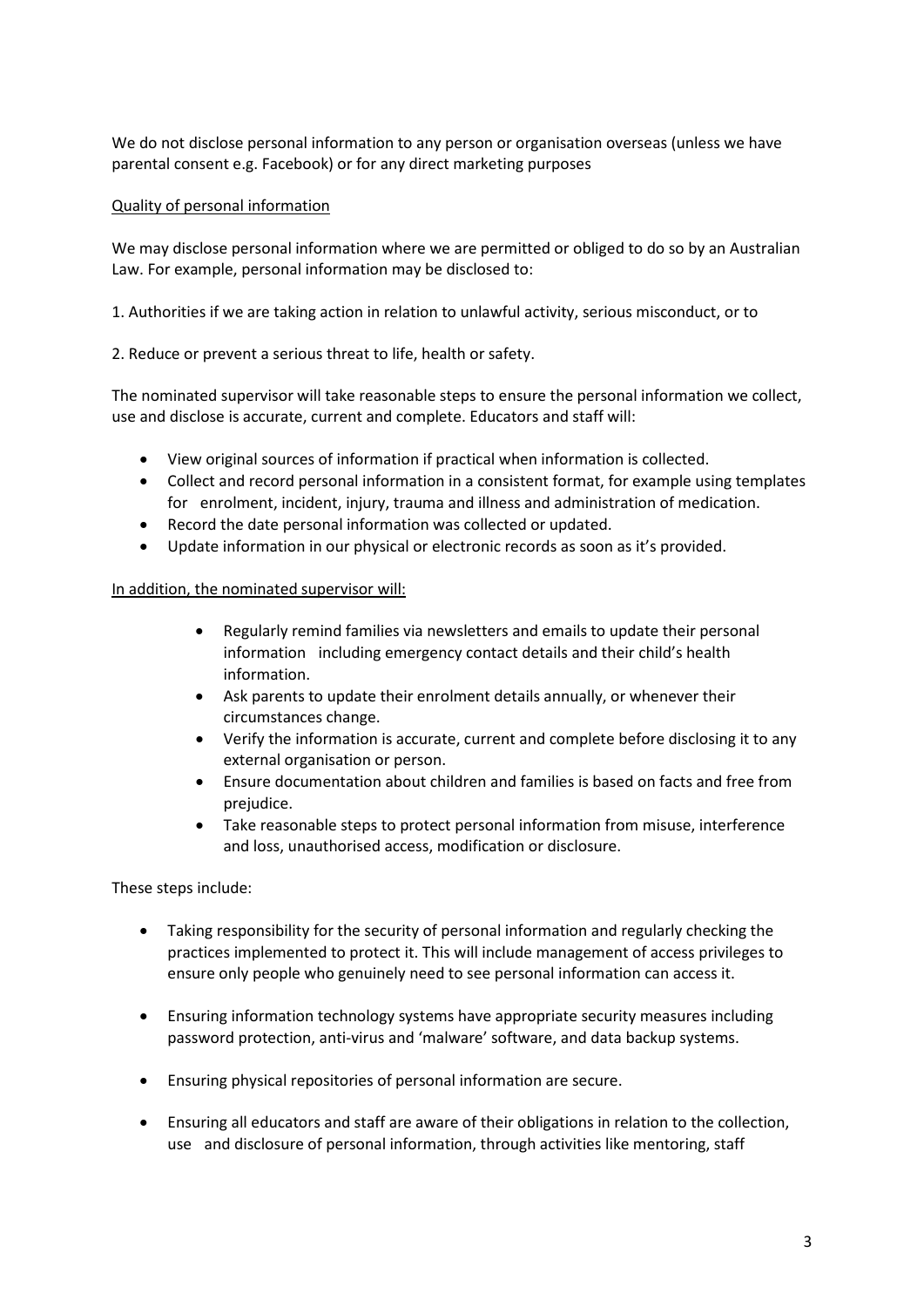meetings or on-line training courses.

- Requiring all educators, staff, volunteers and work experience students to sign a 'confidentiality statement' acknowledging personal information:
	- 1. Can only be accessed if it is necessary for them to complete their job
	- 2. Cannot be disclosed to other organisations (including colleges, RTO's) or discussed with individuals outside the service including personal family members unless they have written consent from the person (or parent) concerned.
	- 3. Must be stored in compliance with service practices which safeguard its security.
- Ensuring records which we don't need to keep, including unsuccessful job applications and records which fall outside the record keeping timeframes under the national education and care law and regulations (refer to our record keeping and retention policy) are destroyed in a secure way as soon as possible by, for example, shredding, incinerating or permanently deleting electronic records including archived or back-up copies.
- 'De-identifying' personal information so that people (e.g. our accountant) who require the information may access it without being able to identify individuals. '
- 'De-identifying' personal information which may come into the public domain. For example, removing identifying names or details from newsletters etc.
	- o Ensuring staff complies with our social media policy (for example by obtaining authorisation from a child's parents before posting any photos of their child on the service social media page, and not posting personal information on any social media page which could identify children or families.)
	- o Ensuring confidential conversations with parents or with staff are conducted in a quiet area away from other children, parents and staff.

### Access to personal information

Individuals may request access to their (or their child's) personal information and may request the correction of any errors.

These requests may be made to the nominated supervisor by:

Telephone: 83321791 Email: aeccc@bigpond.com Mail: 22 Watson Ave, Rose Park SA 5067

Personal information will be provided as soon as possible, and no later than 30 days from a request.

We will provide the information in the form requested, for example by email, phone, in person, hard copy or electronic record unless it is unreasonable or impractical to do this for example due to the volume or nature of the information.

The nominated supervisor will always verify a person's identity before providing access to the information and ensure someone remains with the individual to ensure information is not changed or removed without our knowledge.

There is no charge for making a request to access the information. However, we may charge a reasonable cost for staff, postage and material expenses if the information is not readily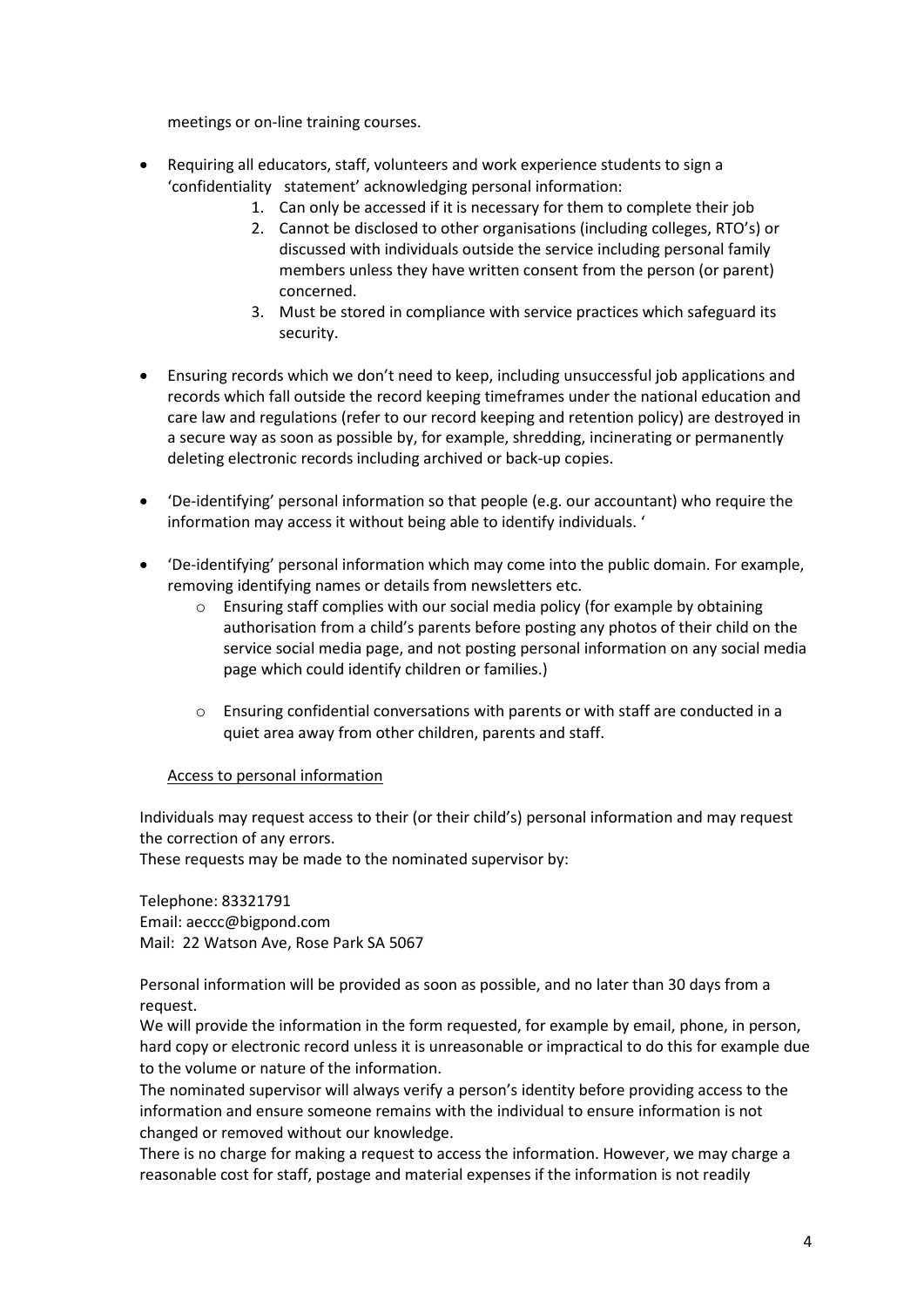available and retrieving the information takes a lot of time. We will advise you of the cost and get your agreement before we proceed.

There may be rare occasions when we are unable to provide access because we believe:

- Giving access would be unlawful, the information relates to unlawful activity or serious misconduct, or it may prejudice the activities of a law enforcement body.
- There is a serious threat to life, health or safety.
- Giving access would unreasonably affect the privacy of others.
- The request is frivolous or vexatious, for example to harass staff.
- The information relates to legal proceedings (e.g. unfair dismissal claim) between the service and the individual.
- Giving access would reveal sensitive information about a commercial decision.

We may, however, provide the information in an alternative way. For example, by:

- Deleting any personal information which cannot be provided;
- Providing a summary of the information;
- Giving access to the information in an alternative format; or
- Allowing the individual to inspect a hard copy of the information and letting them take notes.

We will advise you promptly in writing if we are unable to provide access to the information, or access in the format requested. The advice will include the reasons for the refusal to provide the information (unless it is unreasonable to do this) and information about how to access our grievance procedure.

### Correction of personal information

Individuals have a right to request the correction of any errors in their personal information. These requests may be made to the approved provider by: Telephone: 83321791 Email: [centre@roseparkcc.org.au](mailto:centre@roseparkcc.org.au) Mail: 22 Watson Ave, Rose Park SA 5067.

The nominated supervisor will take reasonable steps to correct personal information that is inaccurate, out of date, incomplete, irrelevant or misleading as soon as it is available.

The nominated supervisor will:

- Take reasonable steps to ensure information supplied by an individual is correct.
- Verify the identity of an individual requesting the correction of personal information.
- Notify other organisations about the correction if this is relevant, reasonable or practical.
- Advise the individual about the correction to their information if they are not aware.
- If immediately unable to correct an individual's personal information, explain what additional information or explanation is required and/or why we cannot immediately act on the information provided.
- If unable to correct the information, include reasons for this (for example, we believe it's current) and inform the individual about our grievance procedure and